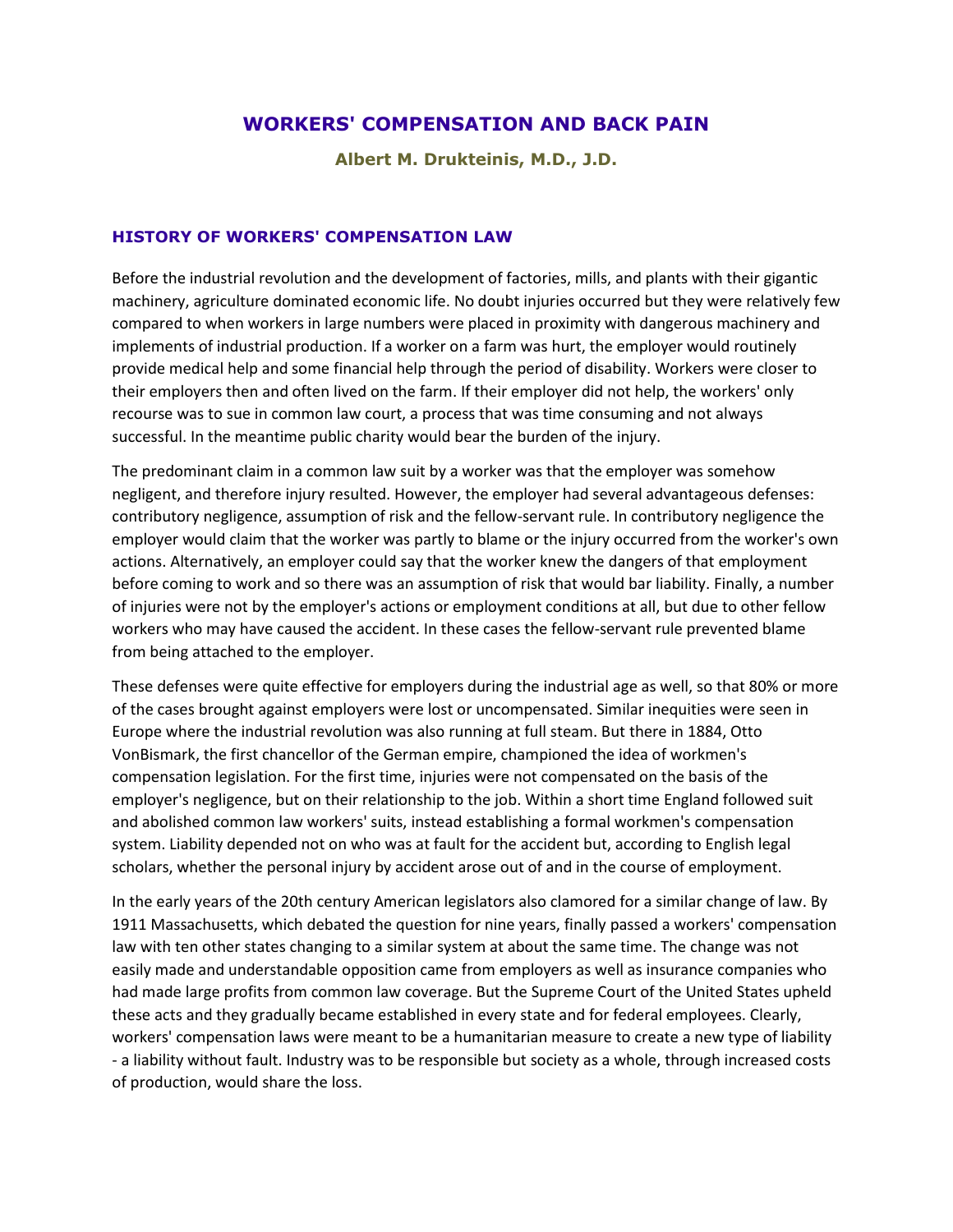In reality, workers' compensation laws are a compromise for both employee and employer. The employee is denied the right to sue at common law for indefinite damages, but instead receives a certain percentage of wages during the period of disability, and medical care at the employer's (insurer's) expense. The employer, at least in theory, does not have to defend against fault and is only liable for limited, statutorily set damages. With the rise of workers' compensation claims in the past fifty years, with employers feeling more and more that they are being accused unfairly of fault, and with alternative remedies now available in addition to workers' compensation (sexual harassment claims, discrimination suits, Americans with Disabilities Act), the premise behind that initial compromise may need to be re-examined.

# **IS BACK PAIN DUE TO INJURY?**

A whole body of law surrounds what activity or circumstances of employment are sufficient for a worker's injuries to fall under the workers' compensation statute. What constitutes arising out of employment or in the course of employment is subject to debate and interpretation, with different jurisdictions offering distinctive views. Regardless of any negligence on the part of an employer, the central question is whether employment conditions were the cause of the injury. In many jurisdictions, those conditions must constitute a substantial factor for compensation to be allowed. The problem is particularly complicated in back pain, especially chronic back pain, and a historical perspective on the concept of injury leading to back pain is necessary.

Wadded eloquently outlines the history of back pain through the centuries and its rise to injury status in modern times. Certainly, degenerative changes in the spine have been found in the earliest human remains and deformities and fractures are well documented from the time of Hippocrates. For the most part, however, they have been written about as fleeting pains that affect joints and muscles. Even when terms such as lumbago and rheumatism were used in the last couple of hundred years, disability from chronic back pain was still relatively rare. Curiously, this is the case in many third world countries even today.

A number of factors beginning in the 19th century eventually led to a traumatic link. The first of these is that of spinal irritation, a popular concept now abandoned in which local spinal tenderness from irritations in the vertebral column and nervous system were thought to be the source of back pain. Next, a condition called railway spine, which was thought in part to be due to the speed and the nature of early railway travel, became quite popular. Finally, the discovery of x-rays and later the description of a herniated nucleus pulposus led to aggressive surgical procedures to correct spinal pathology. The term ruptured disc created visualization of a damaging, traumatic event.

However, back pain occurring without any external force is extraordinarily prevalent in all segments of society, and even a ruptured disc often occurs in the course of normal physical activity. Nachemson has concluded that the amount of physical activity necessary is not much more than leaning forward 20 degrees, if structural abnormalities are to be unmasked. Is this, then, really the cause of the herniated disc? It becomes even harder to define if the supposed trauma is of a repetitive or cumulative nature, rather than a single physical motion. Often, patients experience the onset of their symptoms during activity which they have performed hundreds of times previously without a problem. Complicating matters further is the fact that many people have bulging or extruding discs with no pain at all. To distinguish this further, many states have specifically required an accident to have taken place, meaning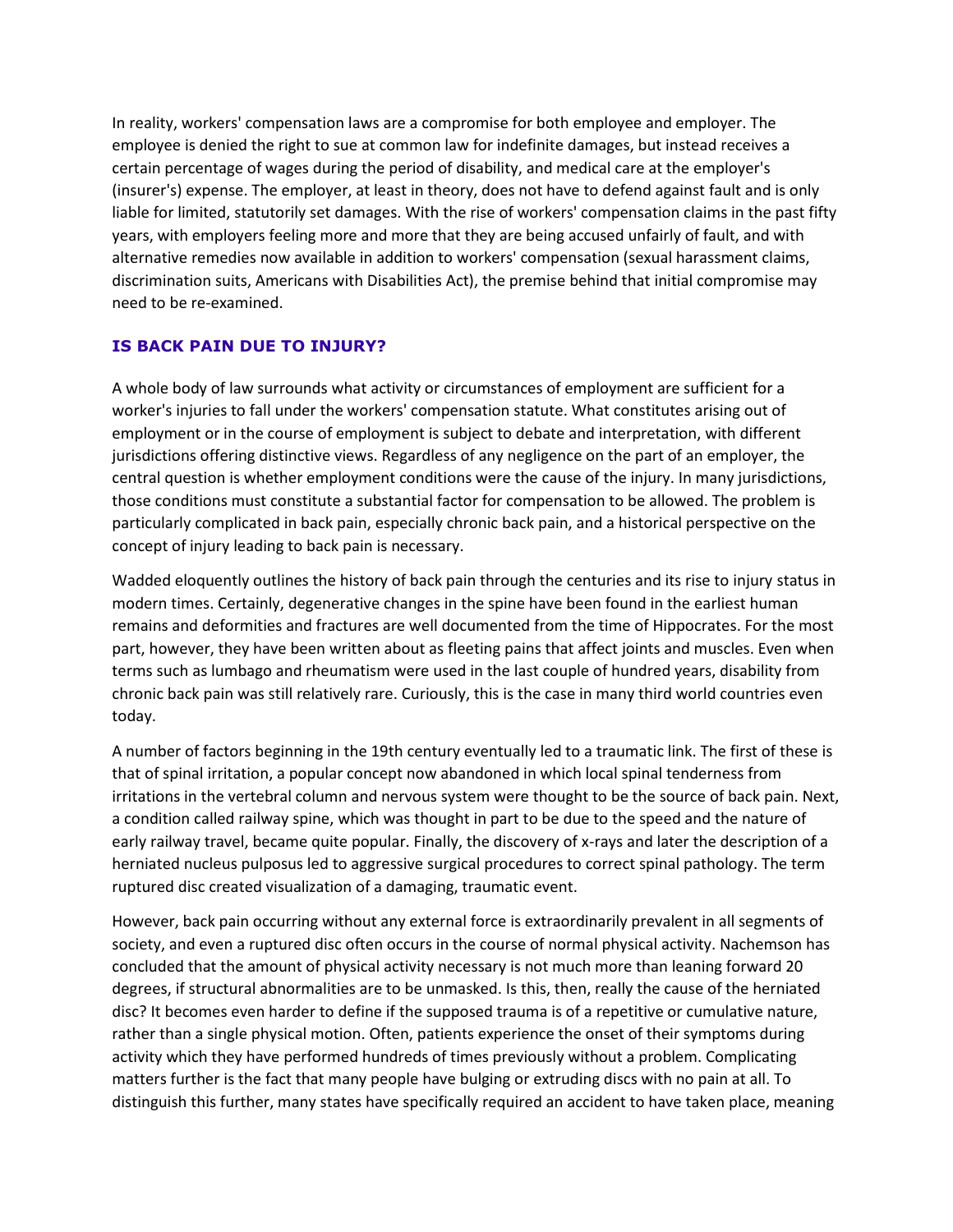some unexpected or untoward event. Others have required an unusual precipitant for a back injury to be compensable. But, it is argued by some that a repetitive loading or posturing process might be deemed an accident.

Therefore, establishing causation may need greater scrutiny. Did a pattern of ordinary use only make an underlying disease manifest? If so, what is the cause of the symptoms and disability, i.e. the actual force producing the effect? On the other hand when no definitive diagnosis is possible, as occurs in many cases, should the claimed employment circumstances be even more suspect?

In chronic back pain, although a patient may subjectively describe pain symptoms as beginning at a particular point in time, neither medically nor psychologically does that establish a discreet event that was the cause of those symptoms. It may be that the physical trauma and injury have such a profound effect on the psyche of the individual that he deteriorates emotionally and then physically as a consequence of that trauma. But, the traumatic event may have merely served as an opportunity for pre-existing psychological or psychosocial processes to become operative and now manifest themselves as physical illness. Here, the traumatic event is only incidental. Psychological and social gains from being sick may keep the symptoms alive or allow a face-saving means of resolving psychological conflict.

## **IMPAIRMENT AND COMPENSATION**

In the United States during the course of their lives nearly 80% of people will experience some form of back pain. The problem, however, is not the pain itself but the disability that results. Therefore, it is important to distinguish between pain, impairment, and disability, since the terms are often used interchangeably but are quite different for compensation purposes.

Pain: The perception of an unpleasant sensation that is associated, at least in the mind of the individual, with tissue damage. Conscious awareness, the emotional experience, and value judgements, may lead to suffering.

Impairment: The loss of, the loss of use of, or derangement of any body part, system, or function.

Disability: The limiting, loss, or absence of the capacity of an individual to meet personal, social, or occupational demands, or to meet statutory or regulatory requirements.

Typically, physicians do not rate disability, but rate impairment. However, they do give opinions about disability in workers' compensation determinations. Most workers' compensation systems require only that the employee be unable either to perform his or her former employment or to obtain other employment suitable to his or her qualifications and training. The ability to perform work at a lower activity level is usually not a consideration in the award of workers' compensation benefits.

Workers' compensation systems provide four categories of compensable medical disability: temporary/total, temporary/partial, permanent/partial, and permanent total. The two temporary categories have been the least controversial because they are characterized by the expectation of a return to work after a period of recuperation; the controversy that does arise surrounds determining the appropriate length of the recuperative period. The question has usually been resolved by defining the end of the healing period as the time when maximum medical improvement has been achieved, as determined by the treating physician.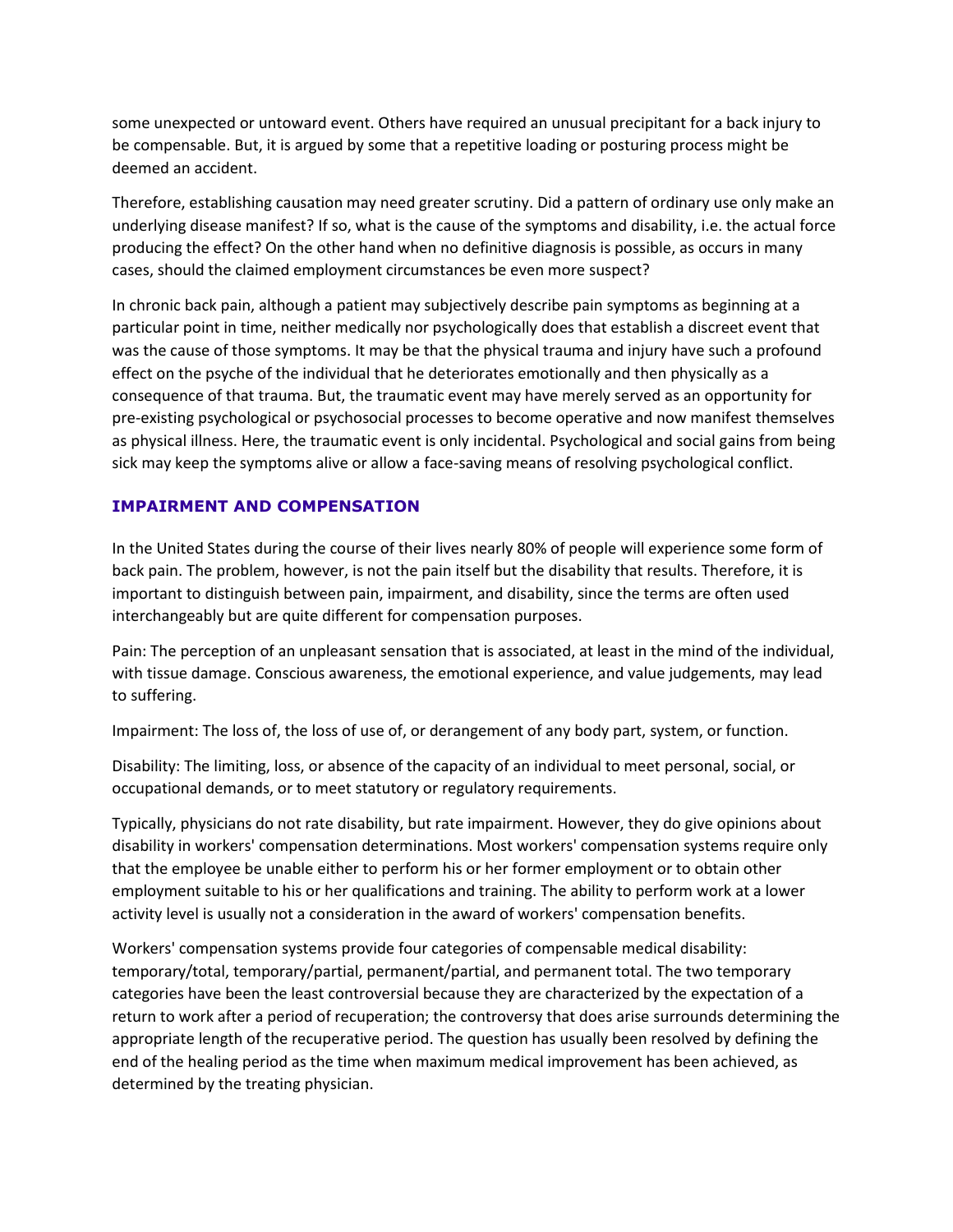In theory, the underlying notion supporting workers' compensation systems is that the employee eventually will return to work; state compensation boards often attempt to impress upon the employee the value of rehabilitation. Willingness to participate in a rehabilitation program is usually not mandatory in order to qualify for benefits. However, a few states have instituted obligatory completion of a rehabilitation program after benefits have begun. There has been a trend towards the revision of state laws to provide for the expectation of a return to work rather than for the long-term receipt of benefits.

In state compensation systems, the emphasis is usually not on the continuing presence of pain but on the stabilization of the underlying disorder and the degree of functional limitation. Even if the pain fluctuates from time to time but the underlying condition is stable, it may be that there will be no finding of disability. When a claimant reports subjective complaints of unknown etiology the chances of receiving benefits may be less. However, there are almost always spurious diagnoses that can be used to legitimize a disease condition.

Although workers' compensation laws vary in the type of benefits received and in the process of achieving those benefits, for the most part both the various states as well as the federal government have similar core provisions. Almost all systems are compulsory as to public employees and most are compulsory of private employees as well through private insurance carriers. Medical care attributable to the injury is unlimited but financial compensation can vary. The minimum and maximum weekly benefits differ and the length of time to receive benefits can have caps. Often an employee who is deemed only partially disabled will have a much shorter duration of benefits so that insurance carriers push to have an employee reach that status. In some jurisdictions employers may be penalized for late payments or for violations of safety or health law regulations. While there is a general emphasis on vocational rehabilitation, some states specifically furnish a commission to arrange for this and/or establish a fund to pay for such services. There are also wide differences in how states treat second injuries and how they attribute workers' compensation liability to either the first injury, second injury, or some combination thereof.

#### **COMPENSATION-DRIVEN DISABILITY**

Over the last century, it has been acknowledged that patients who seek compensation for their injuries have a prolonged recovery period and a less satisfactory response to treatment. While the increase of industrial low back disability in the first part of the 20th century may be explained on changing workplace conditions, the epidemic that has followed is not so easily understood and is often attributed to availability of compensation. Military medical records of British forces in the first and second world wars show a five-fold increase of low back pain complaints and four-fold increase in the duration of disability for World War II versus World War I soldiers. In the United States, the incidence of disabling back pain between 1971 and 1981 increased 168%, or fourteen times that of the population growth. Clearly, increased disability initially created the need for compensation, but now compensation may be driving the disability.

Terms such as compensation neurosis or greenback poultice treatment have been pejoratively used to describe this phenomenon and have influenced many physicians in the course of their dealings with workers' compensation patients. Financial gain has been shown to be a powerful reinforcer of disability and common sense suggests that someone who is embroiled in litigation to prove damages may need to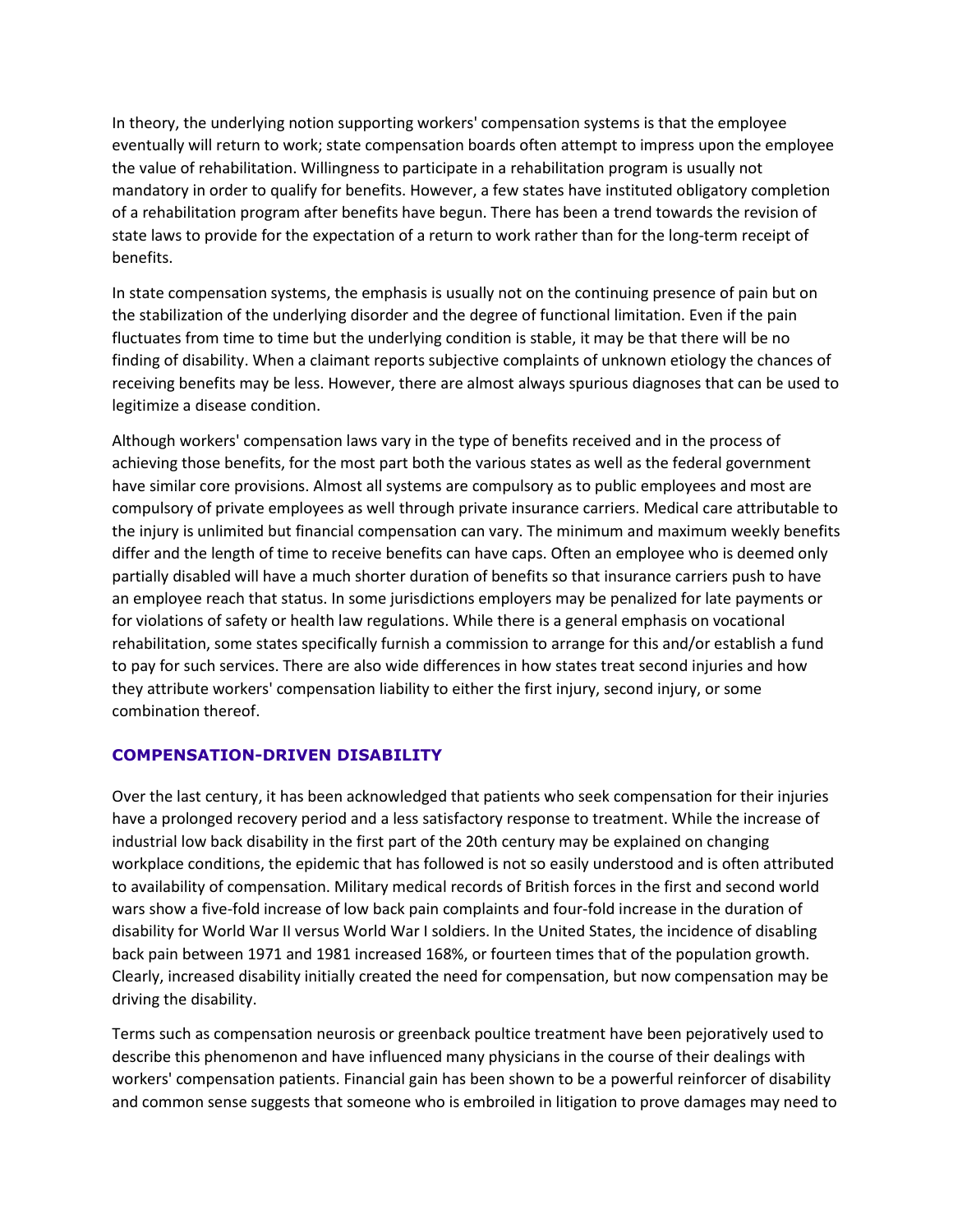have symptoms continue to make the point. Indeed studies have shown that patients who have back pain and are receiving workers' compensation benefits do poorly in treatment and are disabled longer. One author described these conditions as:

a state of mind, born out of fear, kept alive by avarice, stimulated by lawyers, and cured by a verdict.

However, this connection is not universally accepted, and in some studies patients receiving workers' compensation do just as well as those who do not. More importantly, it might be assumed that once compensation issues have ceased to exist or a financial settlement is reached, that symptoms of disability also improve. Interestingly, this is not the case. Studies have shown that even up to five years after settlement of a claim, there is no significant reduction in morbidity of patients with chronic back pain.

Where no objective organic pathology exists, psychological and psychosocial factors may be playing a major role. Here, the reinforcing effect of compensation is the greatest. In most cases it represents the phenomenon known as secondary gain, in which an original injury may have had unexpected environmental responses that assist in sustaining it. Examples include financial reimbursement through workers compensation, attention from the family, or avoidance of less than satisfactory work conditions. Less common but even more troublesome is the phenomenon of primary gain where a psychological conflict or need initiated the physical symptom in the first place. Here there may be an avoidance of an unpleasant or threatening personal situation, or a means to gain an important response from the environment. The physical symptom serves a significant psychological purpose and resolves a conflict with which the individual otherwise cannot deal adequately. The psychological issue is the main initiating and sustaining factor.

These are not easy issues to decipher and simply the presence of symptom magnification should not lead to the conclusion that the condition is psychological. Chronic back pain syndrome does not represent a single entity, and can include heterogeneous conditions which have different and complex causes. The diagnosis of malingering may be even more difficult to make, and it is often used by physicians who are frustrated with a difficult to treat patient. It is doubtful in many cases whether the label is valid, since it is usually given after a limited period of observation or examination. Frequently, clinicians say that a patient hobbled into the office but then was seen in the parking lot walking without any difficulty at all. While that could be some evidence of malingering, it falls short of being sufficient for the diagnosis since patients with back pain can have variable symptoms, and some pain behaviors can easily present with inconsistencies but may not indicate intentional falsification. The use of private investigators by insurance companies can be extremely disconcerting to suffering patients, but often produces evidence of major discrepancies in claims of functional impairment.

#### **CONFLICTS IN MANAGEMENT**

Patients who receive workers' compensation benefits for chronic back pain disability are often in conflict with the insurance company that pays the bills. They may see the insurance company as being only concerned with money and quotas, rather than their injury which they feel was caused by the employment. They feel pain and frustration with their limitations, and face adjustors who appear to doubt the sincerity of their suffering. Often, the workers' compensation payments are the only source of income for an injured patient and his family, so when an adjustor stops payment, the personal